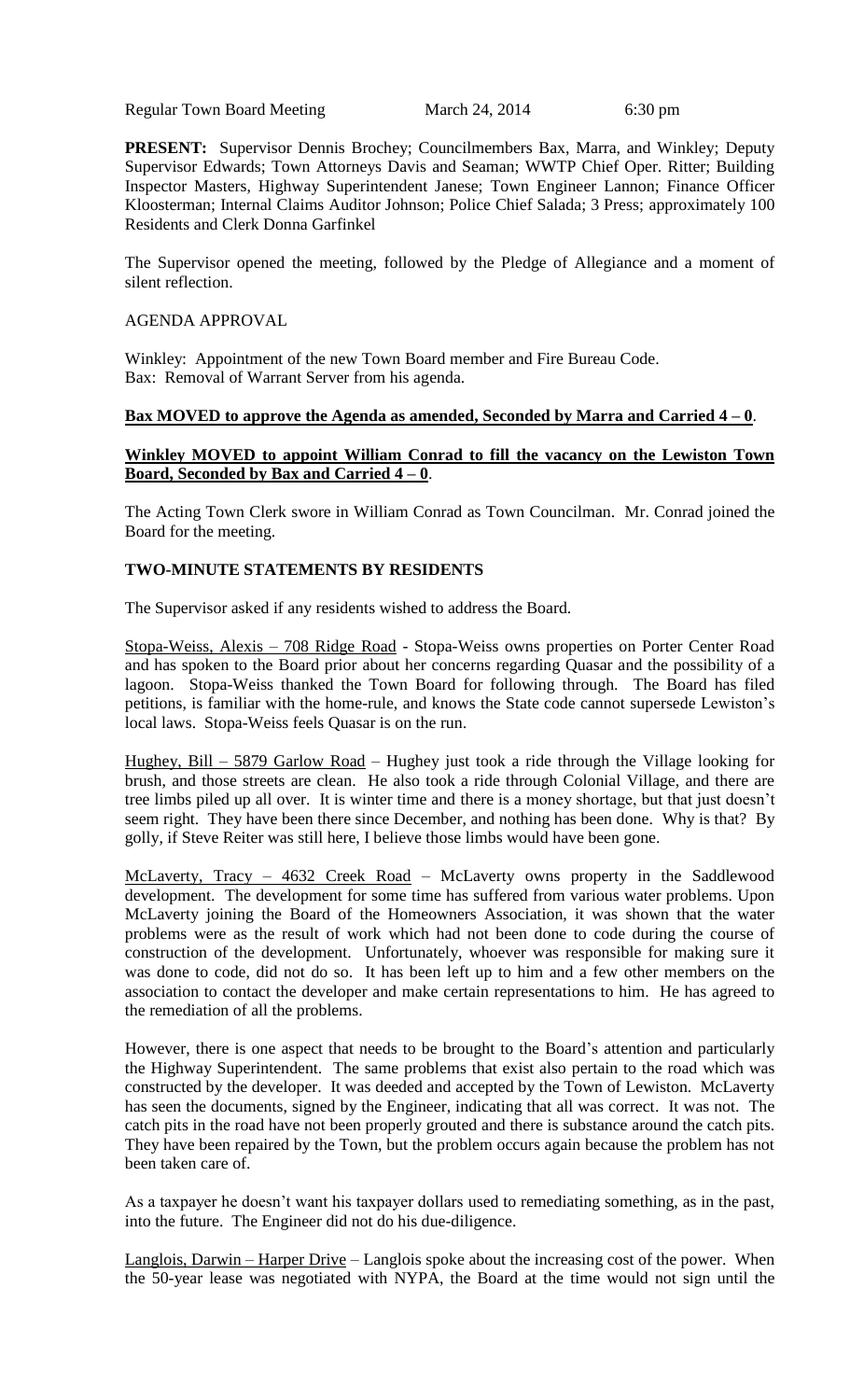Town had an agreement to get 5 megawatts of power. That is enough for ever home in Lewiston to get the lowest cost power in New York State. The ESCO Company, Lewiston worked with, screwed it up and gave so much money back to the taxpayers for the first few years that Lewiston owed several hundred thousand dollars back to them. No credit was given to the residents the next few years. No new contract was negotiated. Someone along the line thought that power was used to run the water plant, so they decided to give a credit back on the water bills. Langlois said that is stupid. Lewiston is receiving hundreds and hundreds of thousands of dollars, over the fifty year period, in low cost power. Langlois would like Lewiston to live up to its agreement and find an ESCO company to get Lewiston its low cost power.

Kraft, William – 1534 Swann Road - Kraft thanked the Town Board for being proactive in stopping Quasar, especially Supervisor Brochey and Tim Masters who have worked extra hard on enforcing the Town laws. More increasingly across Niagara and Erie Counties and throughout New York State, Kraft is getting more and more correspondence asking for help in their communities. Kraft would like to involve the Tuscarora Nation. The permits that are already approved by the DEC are going to have a major effect on the neighboring properties of the Reservation, because many of them use well-water. Kraft extends his support to the Nation.

Kraft also heard the Superintendent of the Niagara Wheatfield School is concerned because of the close proximity to the school.

Brochey said he has spoken to Neil Patterson Jr., the Nations Environmental Officer, and he will present this to his Board of the Nation. Environmental Attorney Spitzer has been contacted and is reviewing the Town codes. Brochey will continue the fight for this.

Kraft will be attending the Town of Wheatfield Board meeting. They are addressing it a bit differently because Quasar is already in their Town. The County needs to stick together.

Witryol, Amy – 4726 Lower River Road – Witryol also thanked the Board for their initiative on Quasar and CWM. Even though some of the applications by Quasar have been approved, there is case law were towns have exercised home-rule authority after the fact to close any loop-holes there may be in the code.

She is fascinated that the DEC has created a web-page just for Quasar. It tells us that regulatory permitting insures that the operations of the applicant are protective of the public's health and safety. Witryol has looked at a number of DEC permits over the years and has never found this to be the case. The Boards over-site is welcomed, encouraged and deeply appreciated. Witryol thanked the Board again.

Fitzgerald, Pat  $-$  2155 Adams Circle  $-$  Fitzgerald is just coming up to speed on this and requested an update on where this all stands.

Brochey said he has forwarded the Town Code to Attorney Spitzer for his review. Brochey said they would be doing all a great favor if they left Niagara County and went back to Ohio. They are cordial when speaking to Brochey and they stick by their product.

Fitzgerald questioned if the Town has final say.

Winkley said the Town Code prohibits the product Quasar produces from being transported in the Town. Brochey has been doing a good job on contacting and visiting Quasar, and being very forth-coming with them on explaining the position of the whole Board. Whether DEC issues them a permit or not has nothing to do with the Board.

Bax said the Board's position is that Lewiston has home rule. The Town is lucky in that there are a lot of vigilant residents that remain educated and keep their eyes open. Bax wishes he could say he feels comfortable after this one, but I would be lying to you. What is being presented isn't necessarily mining or a landfill. Codes are amended to account for the new challenge. There are a lot of people here tonight for the same reason. The community is very passionate about how they feel.

Craft, Ron – 105 North  $4<sup>th</sup>$  Street – Many people are here for many ideas. The item that interests him is the fact the Board is short on the budget this year. When the Town gets short in the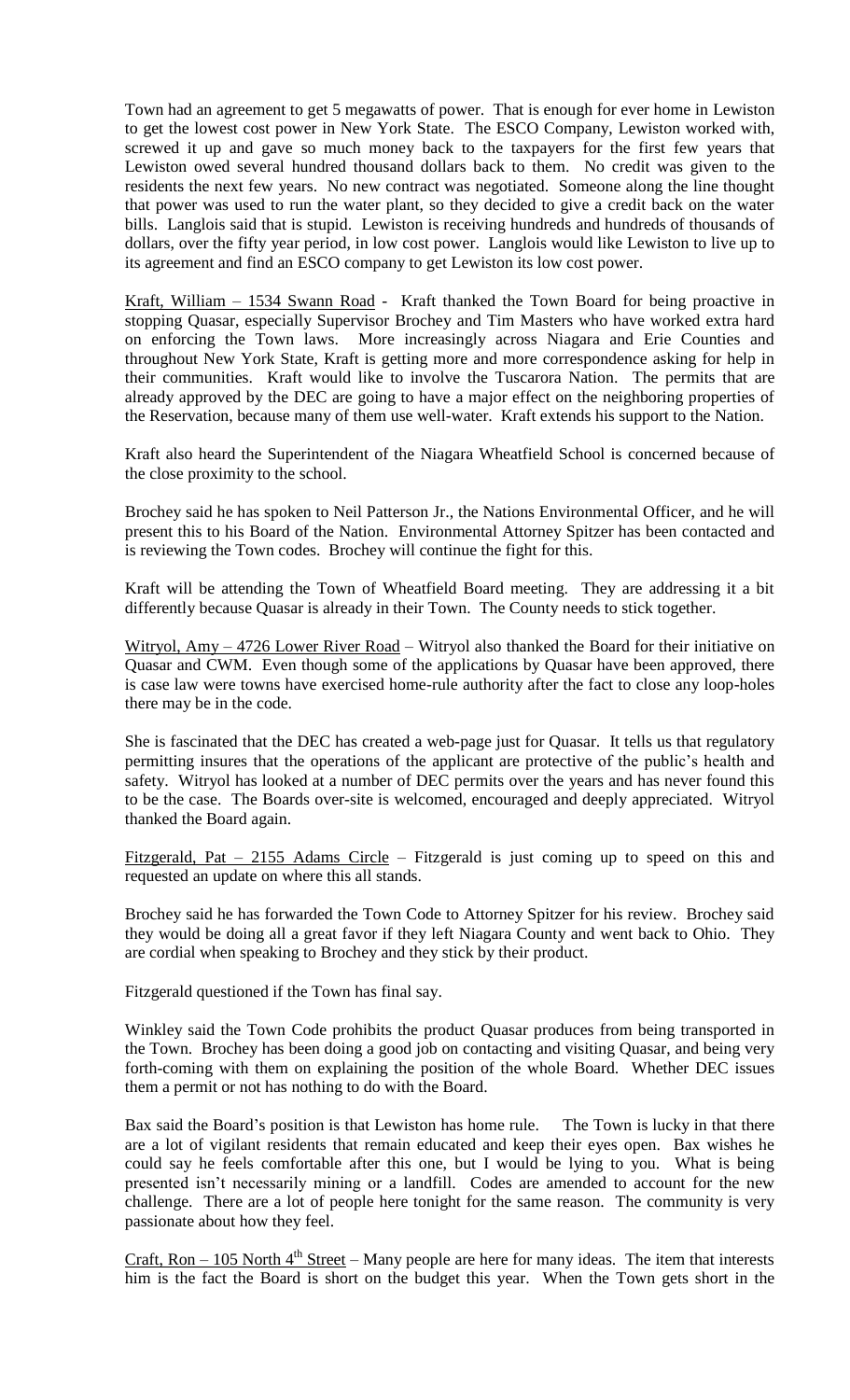budget, the Village gets short also. The next thing is higher taxes. Craft knows how much money is given to special interests and not-for-profits agencies. Craft wishes the Board would be more transparent in telling these people, at budget time, what the Board is going to give them. Going forward, Craft suggested the Board start looking after the taxpayer. These people are worried about Quasar, CWM, but higher taxes will do Lewiston in.

Craft said he is a Republican and proud of it. With what is going on around here, he is ready to register as an Independent. Taxpayers are sick of being left out. Brochey is doing a darn good job, so other Board members need to help him, because Brochey is working with you.

Brochey said the Board does see eye to eye on a lot things. He thanked Mr. Craft for his compliment and encouragement. Mike Johnson, former finance director, mentioned last year that the Board needs to work harder or the Town is looking at a Town tax.

Jolbert, William – 4235 Williams Road – Jolbert welcomed Mr. Conrad. Jolbert is much happier with the Board as it stands now, than it was a short period of time ago... In December, he stood before the Board and asked them to help the residents to defend themselves by putting Agendas on the web-site. This was done prior to the next meeting. Also, Jolbert said he is happy with the path being taken by the Board regarding Quasar. Please don't let your guard down.

He then asked what the Board's position was on the high-occupancy apartments planning to be built across the street. Is the Board going to support the recent lawsuit? Bax said the Board is not able to comment given the fact there is a lawsuit. The Town Attorneys are working on this.

# APPROVAL OF MINUTES

# **Bax MOVED to approve the RTBM – 2/24/2014; Worksession - 3/10/2014 and Special Session – 3/18/2014, Seconded by Winkley and Carried 4 – 0 – 1 abstention (Conrad)**.

#### POST AUDIT PAYMENT

**Winkley MOVED to approve Post Audit payments to Home Depot - \$1,194.96; Sam's Club - \$295.42; DeLage Landen - \$116.10; Leaf - \$455.80; and Mountain Glacier - \$45.59; and NC Municipal Clerk's Association - \$25.00, Seconded by Bax and Carried 5 – 0**.

#### OLD BUSINESS

Brochey said Glenn Caverly is working on some projects and will wait for an update.

#### NEW BUSINESS

Clerk's Correspondence

The Clerk announced that a Veterans Service officer will at the Town Hall on April 8<sup>th</sup>. It is a great opportunity to learn about benefits a veteran may be entitled to.

Brochey announced that he has recently learned there are possibly 3,500 residents in the Town of Lewiston in the zip code area of 14092 and beyond that could have unclaimed funds. On April 15<sup>th</sup>, from 10 am to 1 pm, a representative from NYS Office of Unclaimed Funds will be at Town Hall. All are encouraged to come.

#### SUPERVISOR BROCHEY

Legal – Planning Board member training. Davis is drafting the Local law as discussed and will have prepared for the Board meeting of April 14<sup>th</sup>.

Davis requests the Board go into Executive Session to discuss a litigation issue after the meeting.

Engineering – Muckland Pumps - Lannon visited the site and is currently in contact with a manufacturer representative to determine a viable option for replacement.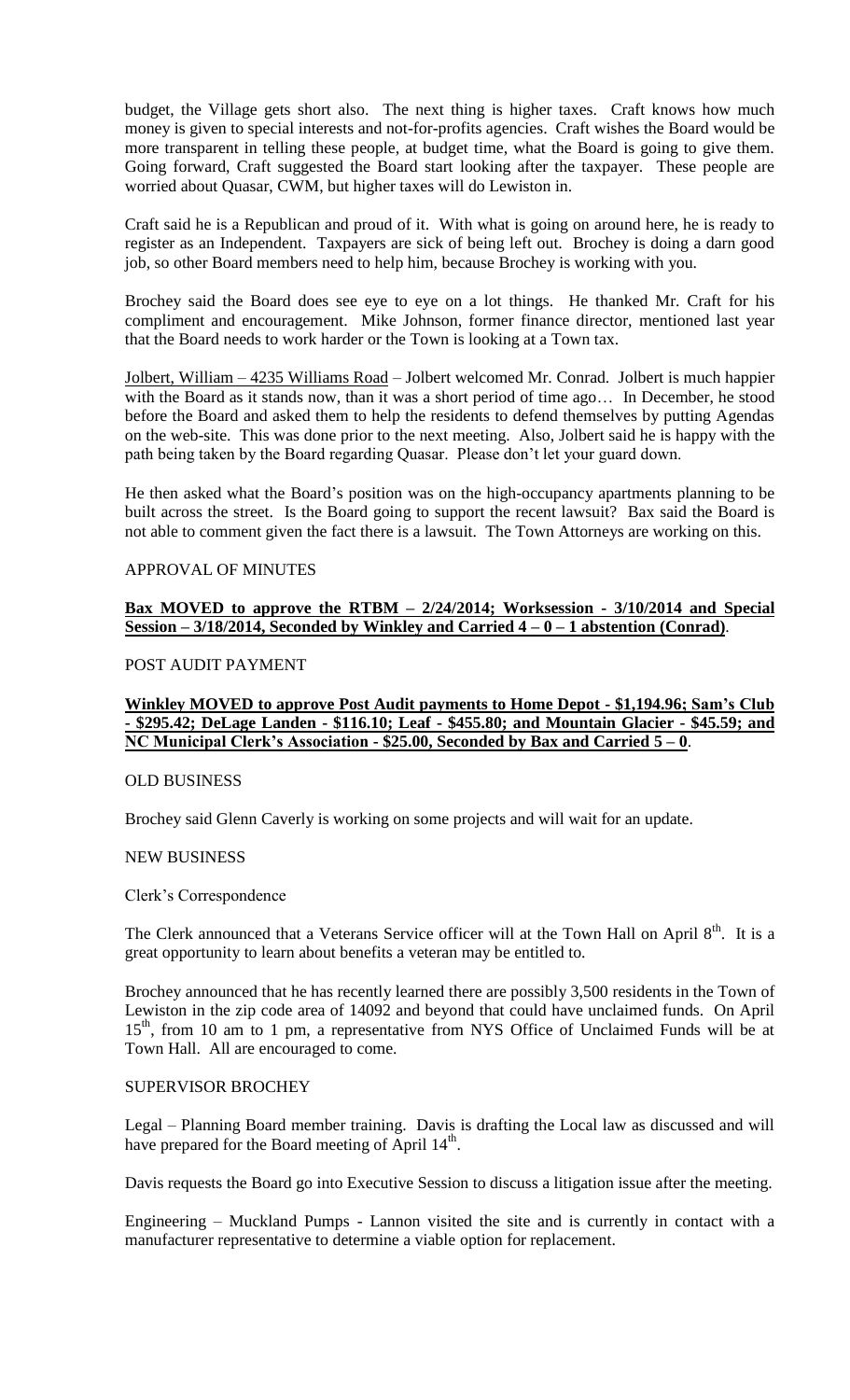Municipal Review Fee – Davis has discussed this with Lannon and Masters. Davis would like to discuss with the Supervisor and Lannon prior to formal action.

Finance – Budget Update – Finance Officer Paul Kloosterman updated the Board and residents on where the Town stands with 2013 & 2014. Brown & Co. will perform the 2013 Audit. 2013 ended out being a decent year. Approximately \$300,000 of the fund balance has been used.

The A-Fund, B-Fund and BD-Fund, the most concerning of Kloosterman's did do okay. The expenses came in a lot lower than anticipated. The Town did a Bond for \$1.7 million last year, and taking into account what it was bonded for, shows a bit of concern.

In 2014, the Town should receive approximately \$200,000 less than 2013 from Modern Tipping Fees. Another concern is Joseph Davis. The two large items will affect the Town going forward.

Highway – Janese said the department is a bit behind on the paving schedule. The Board is working on funding. Janese said he would like to do some preventive maintenance. Last year the Board allotted him \$40,000. He asked the Board to provide a similar amount this year.

The total budget for snow removal was \$280,000; Janese anticipates the actual amount will be approximately 35% above that. With the contracts the Town has with the State and County, those reimbursements should be a bit over \$225,000.

Janese thanked the Board for the additional two trucks. They have been very helpful allowing almost a full fleet out ever time it snowed.

Brochey addressed a resident's comment from earlier in the meeting regarding branch clean-up. Janese said once the weather allows this, the department will pick up the brush.

Bax asked Janese to provide the 284 Agreement to the Supervisor. Janese said he would but the dollar amount needs to be put into the contract.

Lower Mountain and Lower River Road are in pretty bad shape. Residents need to understand some roads don't belong to the Town of Lewiston; they are State or County roads. Janese is not allowed to work on them without their consent.

#### Zoning Board of Appeals Alternates (2) – **Winkley MOVED to direct the Town Clerk to advertise for Zoning Board of Appeals applicants. Seconded by Marra and Carried 5 – 0**.

Assessment – Military Road – Assessor Linda Johnson submitted a memo to the Board commenting on the purchase of 21.40 acres of commercial land on Military Road by the Niagara Falls Bridge Commission. A Local PILOT Agreement was set up for the property that they purchased at 5365 Military Road in 2002. It is Ms. Johnson's understanding this will most likely not be the case for the 21.40 acres.

Winkley believes Johnson and Kloosterman have been exploring a possible district fee. It could be \$4.9 million a year.

According to the memo, Bax said the Bridge Commission is making a payment now, close to \$200,000. It is divided between the school district, Niagara County and the Town.

Kloosterman believes Ms. Johnson is afraid they will not give any money for the newly purchased property.

Masters said when the Town designed the Master Plan; the acreage was rezoned to Light Commercial. The Bridge Commission then purchased the property for a fantastic amount of money. Now this prime piece of commercial property is coming right off the tax rolls. This happens on a daily basis.

Brochey will discuss further with Ms. Johnson and report back to the Board.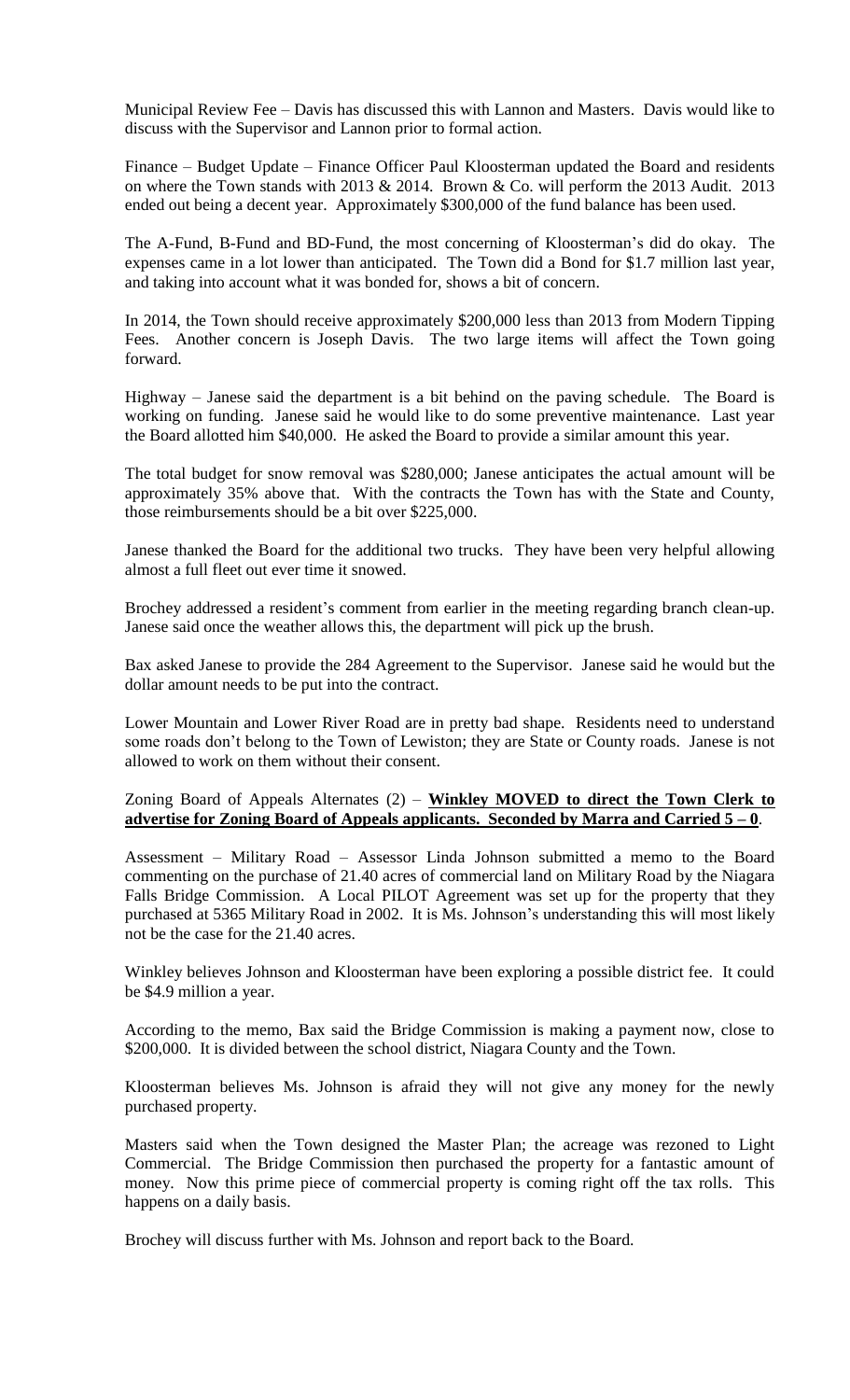Senior Center – Brochey has received two estimates. One is for replacement of the evaporator on the Trane HVAC Unit in the amount of \$3,645.92. The other is for replacement of the rooftop HVAC Unit in the amount of \$8,547.00.

Deputy Supervisor Edwards said another issue exists, the roof is leaking. Edwards feels it would be appropriate for Building Inspector Masters to go out to bid/estimate for the two projects.

Bax MOVED to authorize the Building Inspector to solicit bids for the HVAC repair and the roof repair at the Senior Center.

When this was addressed for the town hall roof, CRA had a bid spec made up, to include insulation and additional items to add to the energy efficiency. Masters requested more direction than that.

Michael Johnson said Nussbaumer & Clark did research this, but no reports were ever given.

# **Bax MOVED to table for the Worksession of April 14, 2014, Seconded by Winkley and Carried 5 – 0**.

Edwards said there are buckets under these leaks, an emergency repair is needed.

Lannon said if the roof cost is over \$35,000, it has to go out to bid, plans to spec, stamped by a licensed PE. Prior to this, included with the design, asbestos samples need to be taken on the roof. If there is, that would be part of the bid specs. Lannon has a relationship with a roofing company that will come and do an assessment of the roof. The HVAC fix/replacement and the roof all are done at one time.

Brochey is working on the budget for the Hydro-Power money; the HVAC system could be included. Brochey will check into the use of the money for the insulation and roof.

# COUNCILMAN BAX

Liaison Report – We are reaching the later stages of improvements at the Waste Water Treatment Plant. Ritter said the project is in the final engineering phases for putting in the drying beds. Heat from the turbine exhaust helps in the drying process. This is one of the first of its kind in this area. This will save a lot of money. Now, the output from the plant is disposed of in a wet form, and this could help save a substantial amount of money in tipping fees taking it to Modern.

Pay Status of Highway Clerk – The Highway Clerk came back to work at her retirement pay for the budget year 2014. Janese has asked the Board to increase, based on the fairness that she be given a higher pay-rate. The Board has considered it, and they are not willing to do anything at this time. The Board may be able to reconsider this in the 2015 budget. There is nothing the Board can do considering the budget restraints.

Radio Tower – S. Brookside Drive – Bax has spoken to a member of the Tower Committee. This member said the application has been pulled. The Clerk was asked to contact the applicant to determine if he will move forward with the tower.

#### COUNCILMAN MARRA

Hawking, Peddling & Soliciting Local Law – It shall be unlawful for any person, within the territorial limits of the Town of Lewiston, (outside of any incorporated Village) to act as a hawker, peddler or solicitor as herein defined without first having obtained, and having in force and effect, a license to conduct the activity.

# **Marra MOVED to hold a Public Hearing on April 28th at 6:15 pm for the Hawking, Peddling & Soliciting Local Law. Seconded by Winkley and Carried 5 – 0**.

On March  $10^{th}$ , the Board passed a resolution asking NYPA to assist with the Fire / Police Budget. Nine days later a transformer exploded and triggered a fire. Lewiston Police, Upper Mountain Fire Company, Lewiston #1 and the Sanborn Fire Company all responded and brought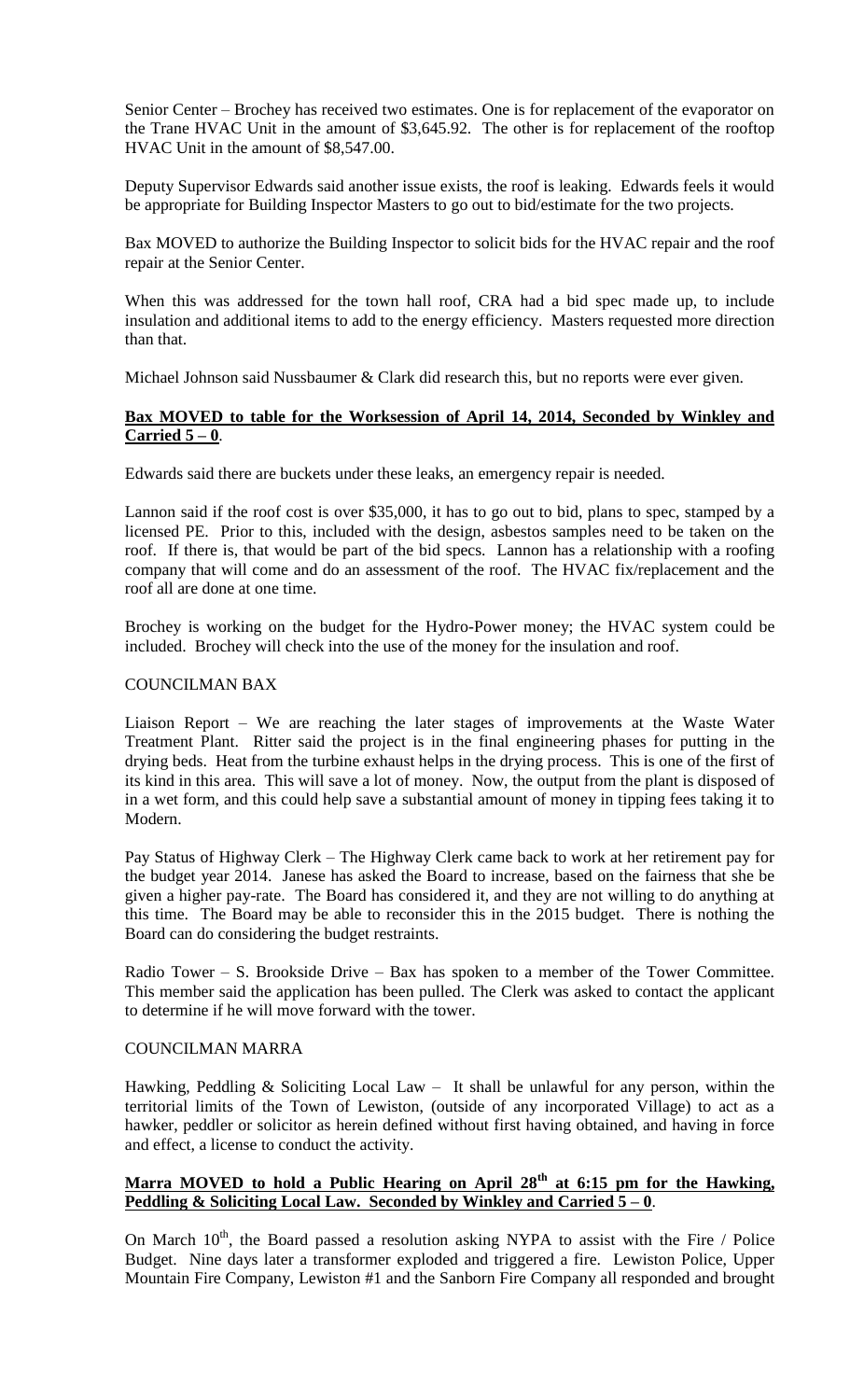the fire under control. NYPA should now understand what the Board has been talking about in the much needed revenue for Lewiston's first responders.

Marra congratulated Bill Conrad on his appointment as Councilman. He will work hard for Lewiston residents.

Bax also thanked Conrad for submitting his application. Bax has worked with him over the years, and he will do a fantastic job as a Board member.

Bax thanked all the other residents who submitted applications. All were very qualified and presented very well. For Bax it was a very difficult decision.

#### **Marra MOVED to have the Clerk forward letters of thanks to all the interviewed applicants, Seconded by Bax and Carried 4 – 0 -1 (abstention- Conrad)**.

# COUNCILMAN WINKLEY

Winkley introduced the Uniform – Fire Prevention Code.

# **Winkley MOVED to forward the Code to the Attorneys for review, Seconded by Bax and Carried 5 – 0**.

#### **Winkley MOVED to the setting of a Public Hearing for the Fire Prevention Code to the agenda for the April 14<sup>th</sup> meeting, seconded by Marra and Carried**  $5 - 0$ **.**

Upper Mountain members – Winkley said the Fire Departments have been doing an excellent job in keeping their rosters up to date. This is important because this affects their retirement payments.

**Winkley MOVED to remove the following from the Upper Mountain Fire Company roster: Anthony, Connor; Bialas, David; Borowski, Joseph; Clark, Ryan; Collins, Amy; Dobrowski, Matthew; Dunn, Scott; Haynes, Jennifer; Magro, Vincent; Martin, Jessica; Miles, Andrew; Pardee, Angela; Swartz, Bruce; Swierczek, Mathew; Tipa, James; Torrie, Karen and Wojeiechcowski, Jared. Seconded by Bax and Carried 5 – 0**.

Supervisor Brochey requested going back to discuss drainage. Caverly updated the Board. The breach in the drainage pipeline in Joseph Davis has been exposed and the repair will be completed. Tomorrow they will work on the second one. This should fix the 24 inch pipeline that needs to be repaired then head up to Riverwalk.

Caverly has been reviewing the drainage complaints but with the recent snow the total assessment has not been done.

There is a situation on Swann Road that is an ongoing problem with neighbors. Caverly will present a resolution to the Board. There are no ditch cards from the past. Caverly understands the Town of Lewiston didn't do the excavation of the initial ditch. It is not on the property line, it is on private property.

Caverly said going forward it is very important to get a drainage easement so the Town has access to future pipe lines. If the drainage issue is draining onto Town property or a Town road, it needs to be addressed.

# **Bax MOVED to enter into Executive Session, Seconded by Marra and Carried**  $5 - 0$ **. (7:50)** pm)

**PRESENT:** Supervisor Dennis Brochey; Councilmembers Bax, Conrad, Marra, and Winkley; Deputy Supervisor Edwards; Town Attorneys Davis and Seaman and Finance Officer Kloosterman

Issued Discussed – Legal Litigation

# **Bax MOVED to exit Executive Session, Seconded by Winkley and Carried**  $5-0$ **.** (10:40 pm)